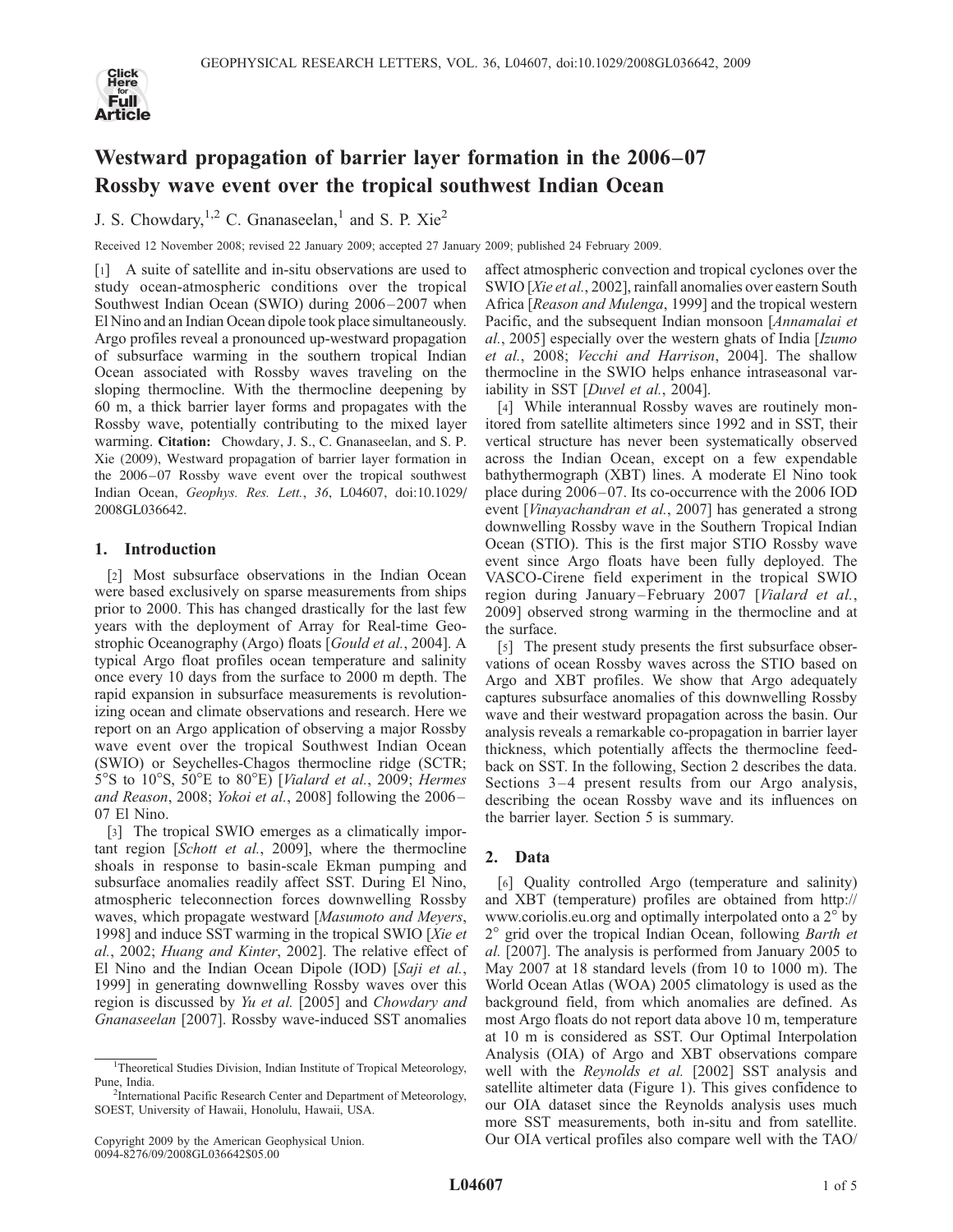

Figure 1. Time-longitude sections of anomalies at  $10^{\circ}$ S: (a) OIA (shaded) and Reynolds (contours in  $^{\circ}$ C) SST; (b) OIA subsurface temperature at 100 m (shaded in  $^{\circ}$ C) and SSH (contours in cm); and (c) barrier layer thickness (shaded in m) and CMAP precipitation anomaly (contours in mm/day).

TRITON buoy data over the equatorial Indian Ocean, the latter not included in OIA.

[7] For atmospheric analysis, we use rainfall from CMAP [Xie and Arkin, 1996], surface wind velocity from the QuikSCAT satellite, and tropical cyclone track and intensity from http://weather.unisys.com (best track data).

#### 3. Westward Propagating Rossby Wave

[8] The 2006 IOD-related cooling is restricted to east of 85E during boreal summer and fall 2006 (Figure 1a). Hereafter seasons are for the Northern Hemisphere. After the eastern cooling ended in late 2006, most of the STIO displayed warm SST anomalies through spring 2007. The westward propagation of subsurface (100 m) temperature anomalies (shaded, Figure 1b) from late summer 2006 to winter 2007 is evident in the time-longitude diagram along  $10^{\circ}$ S, and is in good agreement with satellite observations of sea surface height anomalies (SSHA, contours). SST anomalies in both our OIA and Reynolds datasets show a westward co-propagation tendency with subsurface temperature anomalies and SSHA anomaly patterns are slightly different between the Reynolds and OIA datasets because of differences in sampling and physical processes for SST and 10 m temperature.

[9] Figure 2 shows positive subsurface temperature anomalies along  $10^{\circ}$ S from September 2006 to January 2007. The westward and upward propagation of these subsurface temperature anomalies is due to the westward shoaling of the mean thermocline. In September 2006, the maximum subsurface anomalies were found at  $90^{\circ}E$  around 100 m depth, and in January 2007 they appeared at  $\sim$ 50 m depth at  $65^{\circ}E$ . At  $65^{\circ}E$ , the  $20^{\circ}C$  isotherm deepened by some 30 m during a four-month period from September 2006 to January 2007. In the SWIO where the mean thermocline is shallow, the subsurface warming reaches the surface, leading to strong positive SST anomalies

(Negative subsurface anomalies in the east are associated with the anomalous IOD forcing, that features anomalous easterly winds on the equator).

[10] Thus the westward migration of subsurface temperature anomalies during 2006 –07 is primarily due to the vertical displacement of the thermocline depth associated with the downwelling Rossby wave, which is in turn forced by easterly wind anomalies near the equator in the eastern basin. Easterly wind anomalies were observed in summer 2006 and persisted through winter 2007 in the southeast tropical Indian Ocean, resulting in downward Ekman pumping there (not shown). The forcing and propagation of the 2006– 07 Rossby wave event are consistent with the statistical analysis of Xie et al. [2002] but Argo revealed the vertical trapping of subsurface anomalies in the thermocline. Ekman pumping anomalies are weak in the west but the mean upwelling there helps warm SST as the downwelling Rossby wave passes by.

## 4. Barrier Layer

[11] In the Indo-western Pacific warm pool, the isothermal layer is often much deeper than the mixed layer, a separation maintained by low salinity in the latter, say after heavy precipitation. The layer in between is called the barrier layer (BL), isothermal layer depth (ILD), mixed layer depth (MLD) [Godfrey and Lindstrom, 1989]. ILD is defined as the depth at which temperature decreases by  $0.5^{\circ}$ C from SST, and MLD is defined as the depth where density has increased from its surface value by an amount that corresponds to a temperature drop of  $0.5^{\circ}$ C. BL forms a barrier to entrainment and turbulent mixing of cold thermocline water into the mixed layer and inhibits the downward mixing of momentum [Vialard and Delecluse, 1998].

[12] Argo observations (Figure 1c) reveal, for the first time, a remarkable westward propagation of BL thickness anomalies during July 2006–April 2007, apparently asso-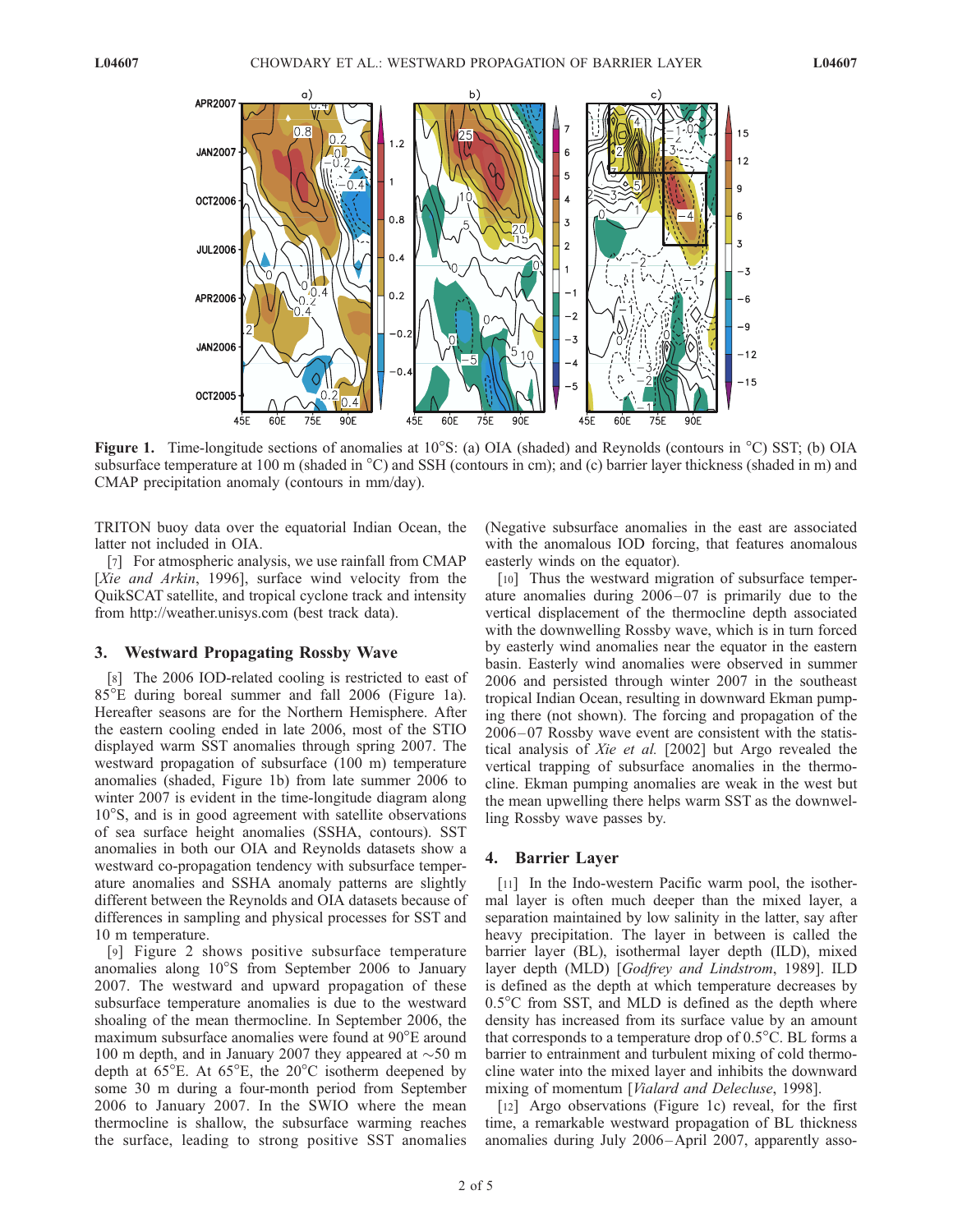

Figure 2. Depth-longitude sections of subsurface temperature anomalies (shaded in  $^{\circ}$ C), superimposed on mean temperature (the  $20^{\circ}$ C isotherm thickened) at  $10^{\circ}$ S from September 2006 to January 2007.

ciated with the pronounced downwelling Rossby wave. The BL anomalies are on the order of 10 m, up to 20 m in maximum. The right box indicates the region of negative precipitation anomalies whereas the left box indicates the region of positive precipitation anomalies. The importance of dynamical waves is corroborated by the fact that BL anomalies were weak and did not show coherent propagation during the same period a year before. Shankar et al. [2004] reported similar westward propagation of temperature inversions in the southeastern Arabian Sea associated with a Rossby wave.

[13] Figure 3a shows the time-depth sections of temperature (total field in white contours) and salinity anomalies (shaded) averaged from  $75^{\circ}E$  to  $90^{\circ}E$  and  $10^{\circ}S$  to  $5^{\circ}S$ (hereafter region A) during September 2005 to April 2007. The thick solid line denotes MLD and the dashed line ILD. Salinity anomalies are defined as deviations from background field of the WOA climatology. During September 2005 – July 2006 when subsurface anomalies are weak (Figure 1b), region A is dominated by a semi-annual cycle in the thermocline depth [Yokoi et al., 2008; Hermes and Reason, 2008] and an annual cycle in surface salinity (not shown). The latter is apparently associated with the meridional migration of the Intertropical Convergence Zone (ITCZ).

[14] The downwelling Rossby wave pushed the thermocline downward, nearly eliminating its seasonal shoaling during the second half of 2006 (Figure 3). As a result, ILD increased from 35 m in October 2005 to 70 m a year later. The deepened thermocline creates a thick BL during the second half of 2006 (Figure 3b). In the region east of  $75^{\circ}E$ , rainfall anomalies are negative (Figure 1c). Indeed, salinity anomalies are positive in the mixed layer, and turn negative in the thermocline. Such salinity anomalies contribute negatively to BL formation. The total salinity averaged from July to December 2006, however, shows a downward gradient (Figure 3b), increasing from 34.65 at 10 m to 34.95 psu at 130 m. This salinity gradient in the total field was conducive to and allowed BL formation as the downwelling Rossby wave passed by.

[15] From late 2006 to early 2007, precipitation anomalies show a zonal dipole pattern, positive (negative) in the west (east). BL formation differs between the east and west. In the region west of  $75^{\circ}$ E, the surface freshening (Figure 4) is caused by positive precipitation (Figure 1c) and possibly by the anomalous westward advection of fresher water from the Indonesian throughflow [Vialard et al., 2009]. In late 2006, both ILD and MLD shallow despite a deepening thermocline. The surface salinity decrease helps the BL formation in the west. This result suggests a possible feedback that could strengthen BL development as follows. The warming along the Rossby wave path increases precipitation [Xie et al., 2002], which provides a surface freshwater source for the BL to form in the west (Figure 1c). The slow Rossby wave propagation sustains the BL for several months. The BL might contribute to increase the surface warming by shielding the surface from the influence of colder thermocline water. Thus the BL development may contribute to the Rossby wave induction of SST warming, an overlooked process conceivably important for the thermocline feedback.

## 5. Summary

[16] We have investigated the  $2006-07$  downwelling Rossby wave in the tropical SWIO following the cooccurrence of IOD and El Nino. Argo observations show a pronounced up-westward propagation of subsurface warming along the sloping mean thermocline, resulting from a downwelling Rossby wave excited in the  $5^{\circ}S-$ 15<sup>o</sup>S band by equatorial zonal wind anomalies. Our analysis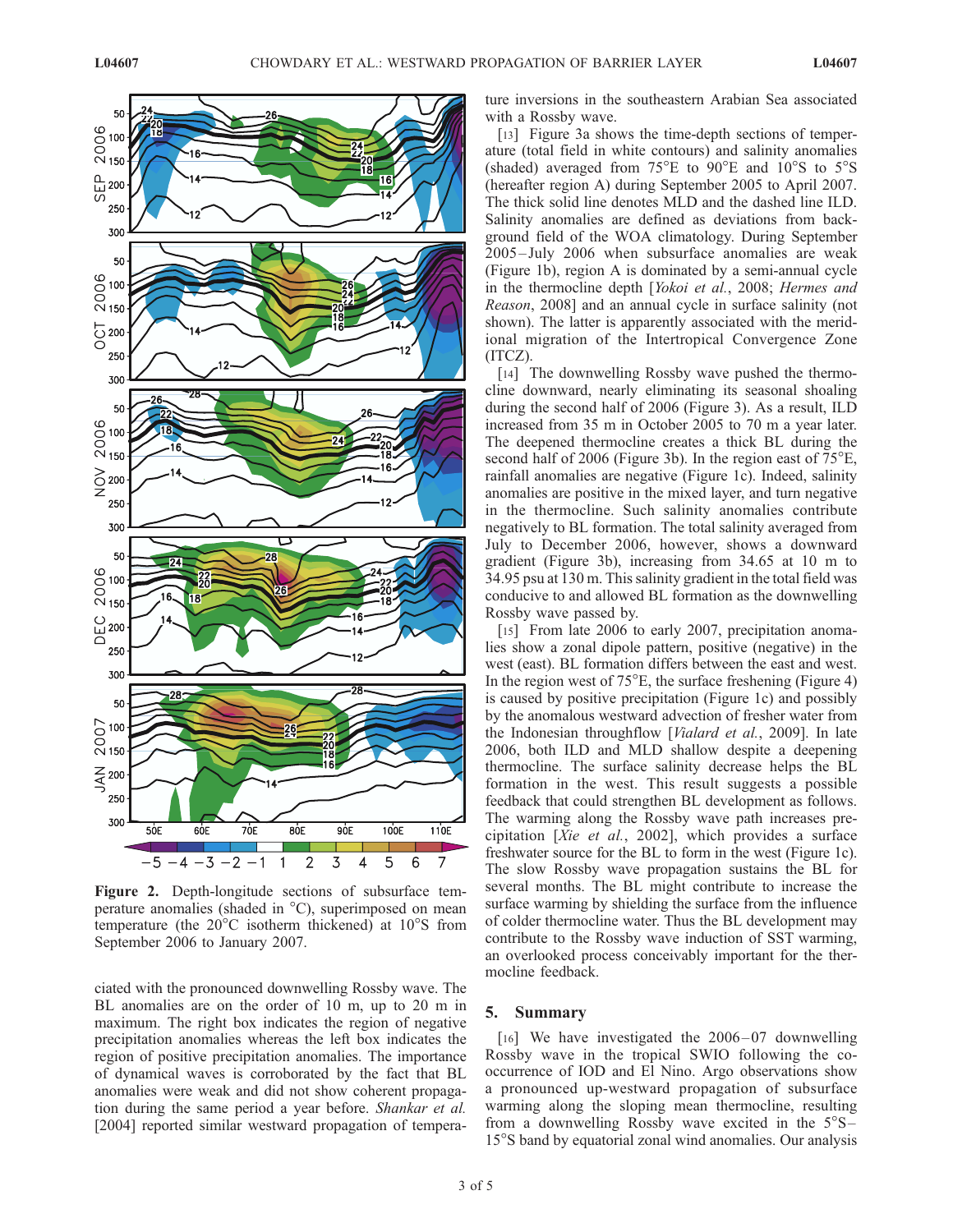

Figure 3. Time-depth sections of OIA mean temperature (white contours; in  $^{\circ}$ C) and salinity anomaly (shaded; in psu) averaged over the region (a)  $75^{\circ}E-90^{\circ}E$  and  $10^{\circ}S-5^{\circ}S$  (b) mean salinity (dashed line) and temperature (continues line) averaged from July to December 2006. The thick solid line in Figure 3a shows MLD and the dashed line ILD.

reveals a robust westward propagation of BL thickness, adding a new aspect to the dynamical Rossby wave forming. The downwelling Rossby wave helps form a BL by deepening the isothermal layer and increasing precipitation. We suggest a positive feedback between SST warming and BL development as follows. The warming along the Rossby wave path increases precipitation [Xie et al., 2002], for a change in freshwater flux favorable for BL formation in the region west of 75°E. The BL may strengthen the surface warming by shielding the surface from the influence of colder thermocline water in the tropical SWIO. Further studies are necessary to quantify this mechanism.

[17] The Rossby wave-induced surface warming maintains active convection and a cyclonic circulation in surface wind over the SWIO (not shown). Seven tropical cyclones (TCs) formed in the South Indian Ocean during December 2006 to April 2007, slightly more than the climatological mean of five (standard deviation is 3.6). Most of these TCs formed just south of the SWIO thermocline ridge and traveled southwest towards Madagascar. Large heat content in the downwelling Rossby wave may have contributed to the active TC season of  $2006 - 07$ , as suggested from empirical studies [Xie et al., 2002]. Atmosphere-ocean coupled model studies are required to investigate the role



**Figure 4.** Same as Figure 3 except over the region  $55^{\circ}E - 75^{\circ}E$  and  $10^{\circ}S - 5^{\circ}S$ .